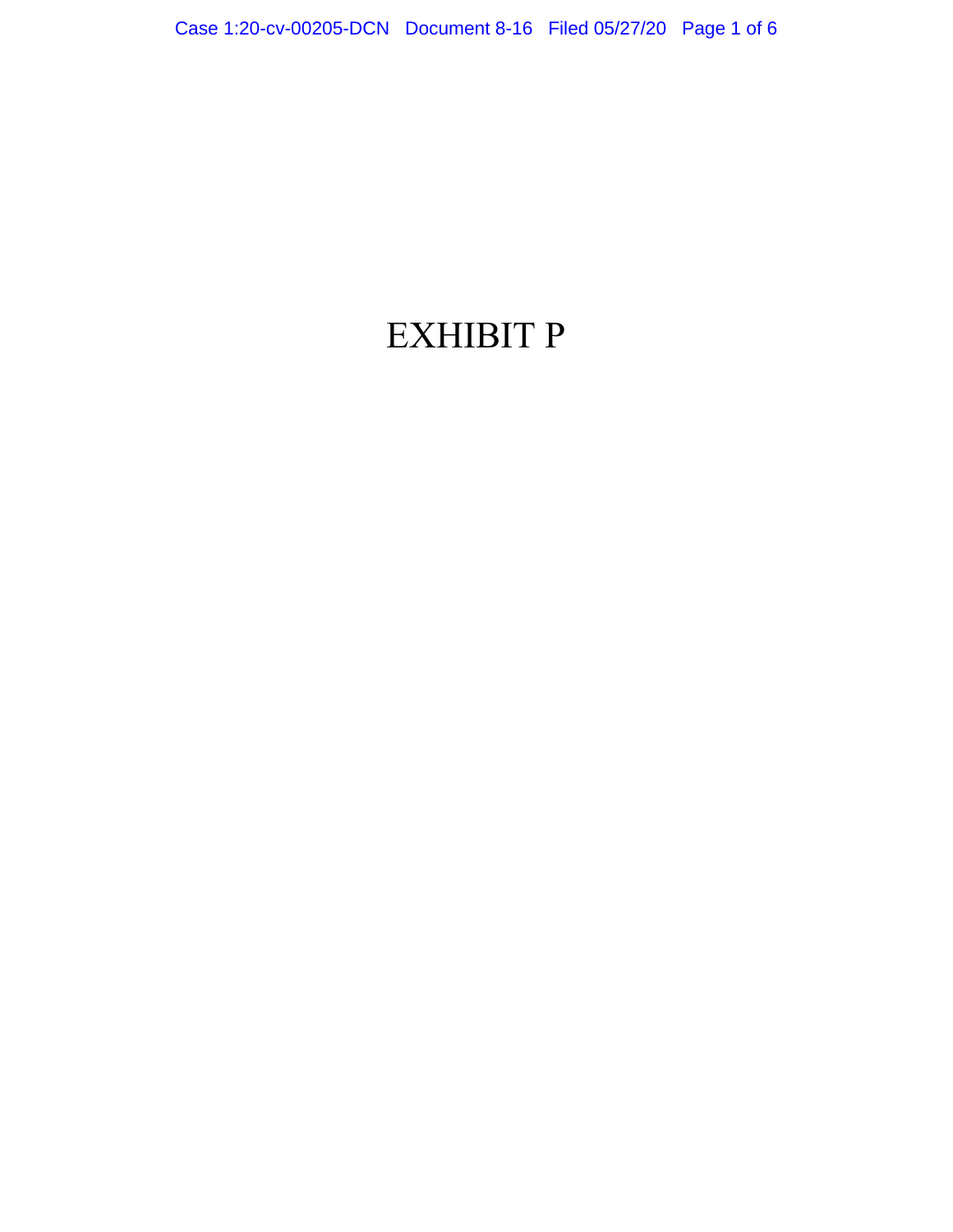## **UNITED STATES DISTRICT COURT DISTRICT OF IDAHO**

| SCOTT HERNDON, REV. JOSH JONES,            |                           |
|--------------------------------------------|---------------------------|
| REV. MICHAEL GULOTTA, REV. TIM             |                           |
| REMINGTON, GABRIEL RENCH,                  |                           |
| CHRIS SCHUELER, AND DON MARTIN             |                           |
|                                            |                           |
|                                            |                           |
| Plaintiffs,                                |                           |
|                                            |                           |
| V.                                         | Case No. $2:20$ -CV-00205 |
|                                            |                           |
| BRADLEY JAY LITTLE, in his official        |                           |
| capacity as Governor of Idaho, and         |                           |
| DAVE JEPPESEN, in his official capacity    |                           |
| as the Director of the Idaho Department of |                           |
| Health and Welfare,                        |                           |
|                                            |                           |
| Defendants.                                |                           |

## **DECLARATION OF REV. PAUL D. VAN NOY**

I, Paul Van Noy, am an adult, under no disability, and hereby declare the following:

- 1. I am pastor of Candlelight Christian Fellowship Church in Coeur d'Alene, Idaho. I have been a pastor at this church since June 1997.
- 2. I am also President of the Coeur d'Alene Ministerial Association.
- 3. My work as pastor at Candlelight Christian Fellowship includes employing over 40 staff persons, ministering to people of all ages, backgrounds, financial positions, and walks of life, assisting in marriage ministries related to preparation and restoration, grief counseling, funeral and memorial services, business development, social and spiritual development, recovery from both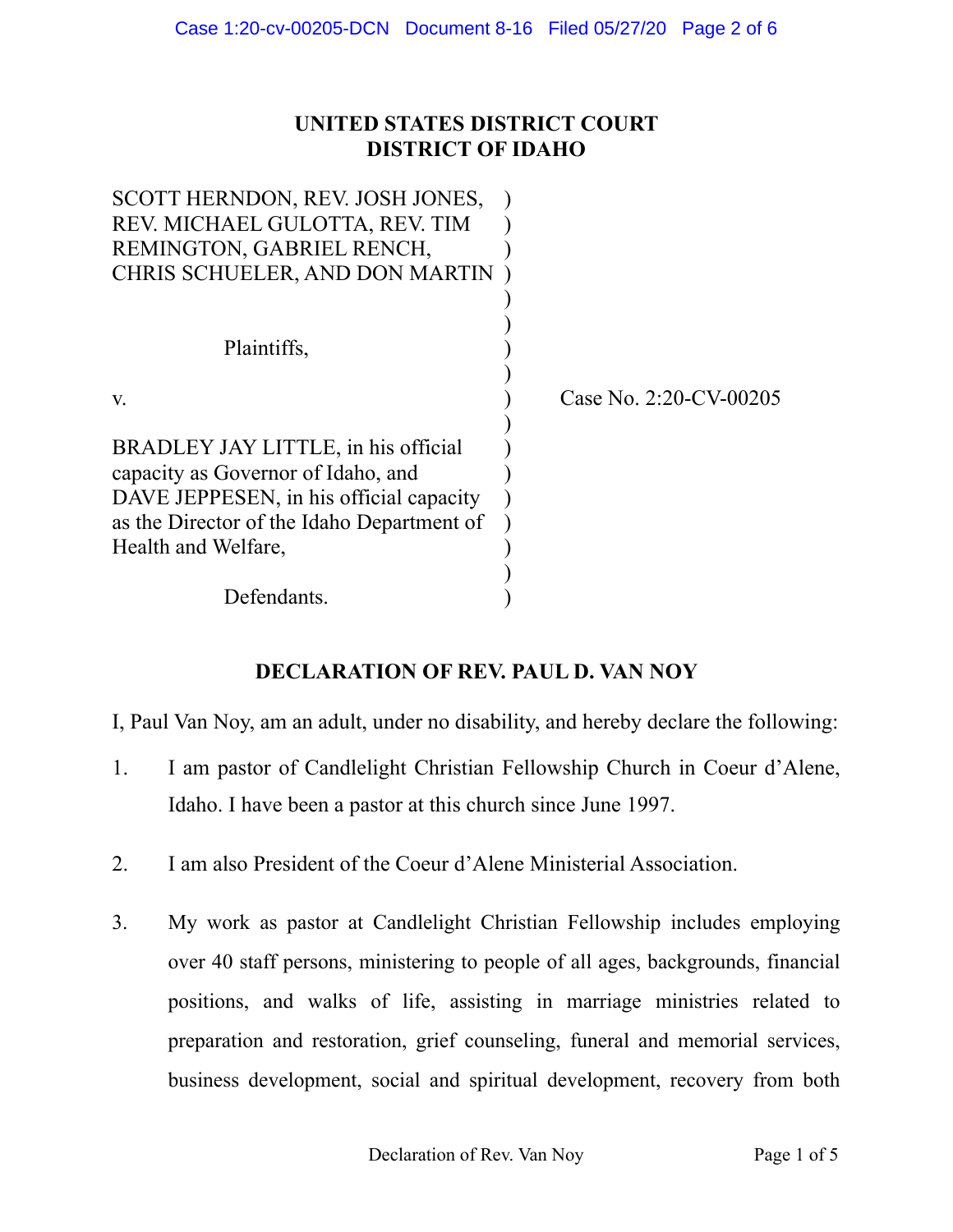legal pharmaceutical and illegal drug abuse, alcohol addiction, domestic violence, depression, and have served thousands of individuals with essential services both within and without the local church facilities.

- $\overline{4}$ . In addition, I have served our local community as a go-to for our past two city mayors, county commissioners, city council members, and active political servants/candidates within the conservative party throughout Kootenai County.
- 5. I am competent to testify as to the matters contained herein, I am over the age of 18, and I make this declaration based upon my own personal knowledge, experience, and written and oral conversations I have personally held with state senators, state representatives, our city mayor, the adjoining city mayor, local law enforcement, and several community leaders.
- 6. My duties as pastor include: Teaching on Sunday mornings, (in person, online, and over the radio), Wednesday evenings (online and in person), daily religious devotionals, morning holidays, administering baptisms, administering communion, officiating wedding, funeral, and memorial services, serve in all forms of counseling, ministry to the sick and dying, consoling the grieving and sorrowful, and being physically present with and for church members, function as chief executive officer and as chief financial officer for the corporation.
- $7<sub>1</sub>$ On or about March 25, 2020, the Governor of Idaho issued a "Statewide Stay-Home Order."
- 8. On or about April 15, 2020, the Governor amended that Stay-Home Order.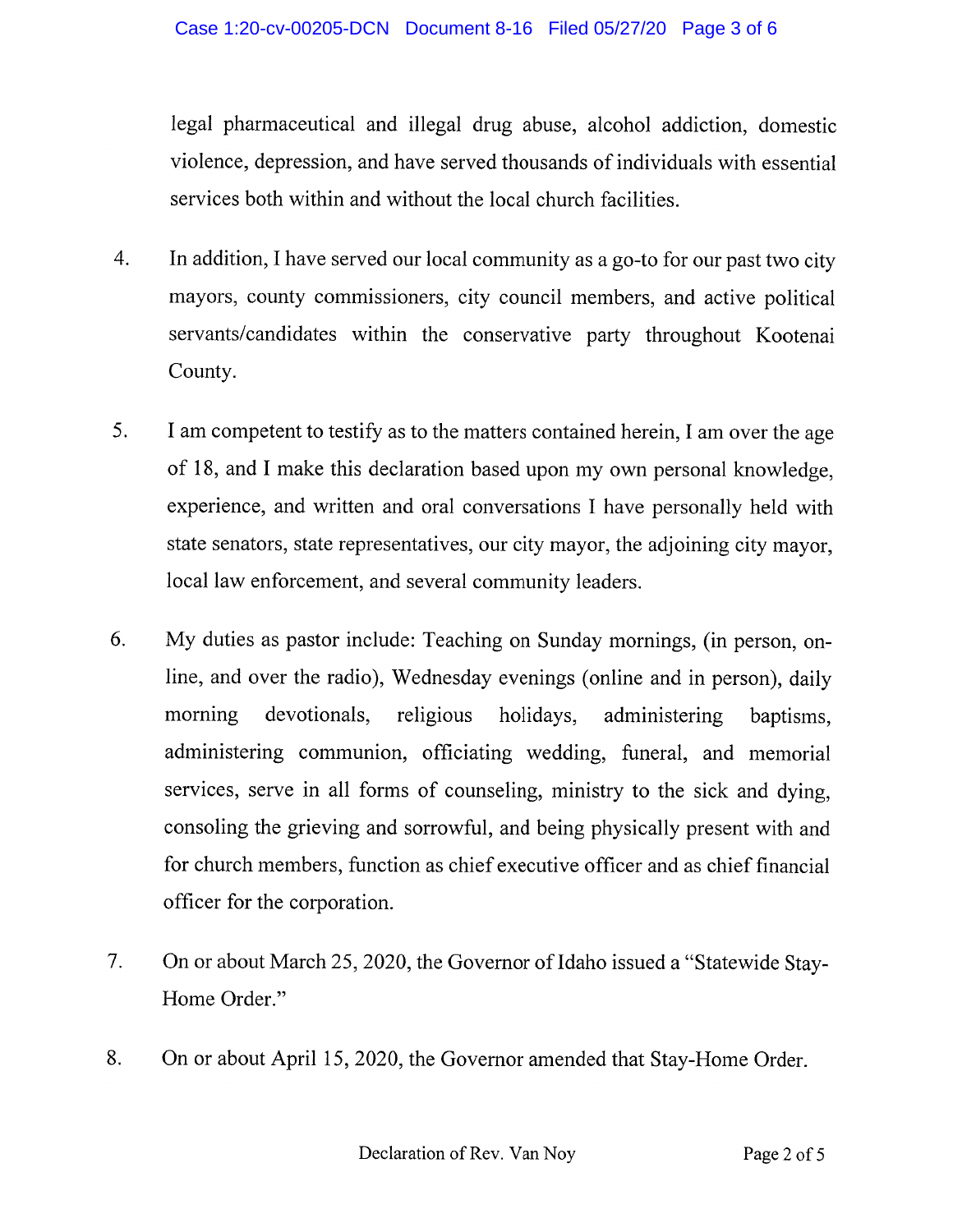- 9. On or about May 1, 2020, the Governor issued a statewide Stay Healthy Order.
- On or about May 16, 2020, the Governor issued a new statewide Stay Healthy 10. Order.
- 11. I have read both the original and the amended Stay-Home Order and both the May 1 and May 16 Stay Healthy Orders.
- 12. I have been exceedingly troubled over the fact that the Stay-Home Order excluded churches from the definition of "Essential Business."
- 13. I was also concerned that the Stay-Home Order failed to include pastoral duties and church attendance in the definition of "Essential Activities."
- 14. Because churches are not considered "Essential," and my work as a pastor is not considered "Essential Activity," the Stay-Home Order is understood to forbid me from performing pastor ministry and function. Moreover, the Stay-Home Order has disallowed the congregation I serve from coming to church services, and/or being provided all they expect from their local church's freedom to exercise their strongly held religious beliefs and right to peaceful assembly. Furthermore, the "Order" prevents the proper administration and reception of the Christian sacraments of baptism and Communion. Generally, the Stay-Home Order, specifically prohibited and violated the First Amendment of the Constitution of the United States, and that of the Idaho State Constitution.
- Recognizing the aforementioned, I was and am alarmed by the fact that the 15. Governor of Idaho had declared the practice of public Christian worship to be both illegal and punishable throughout the State of Idaho.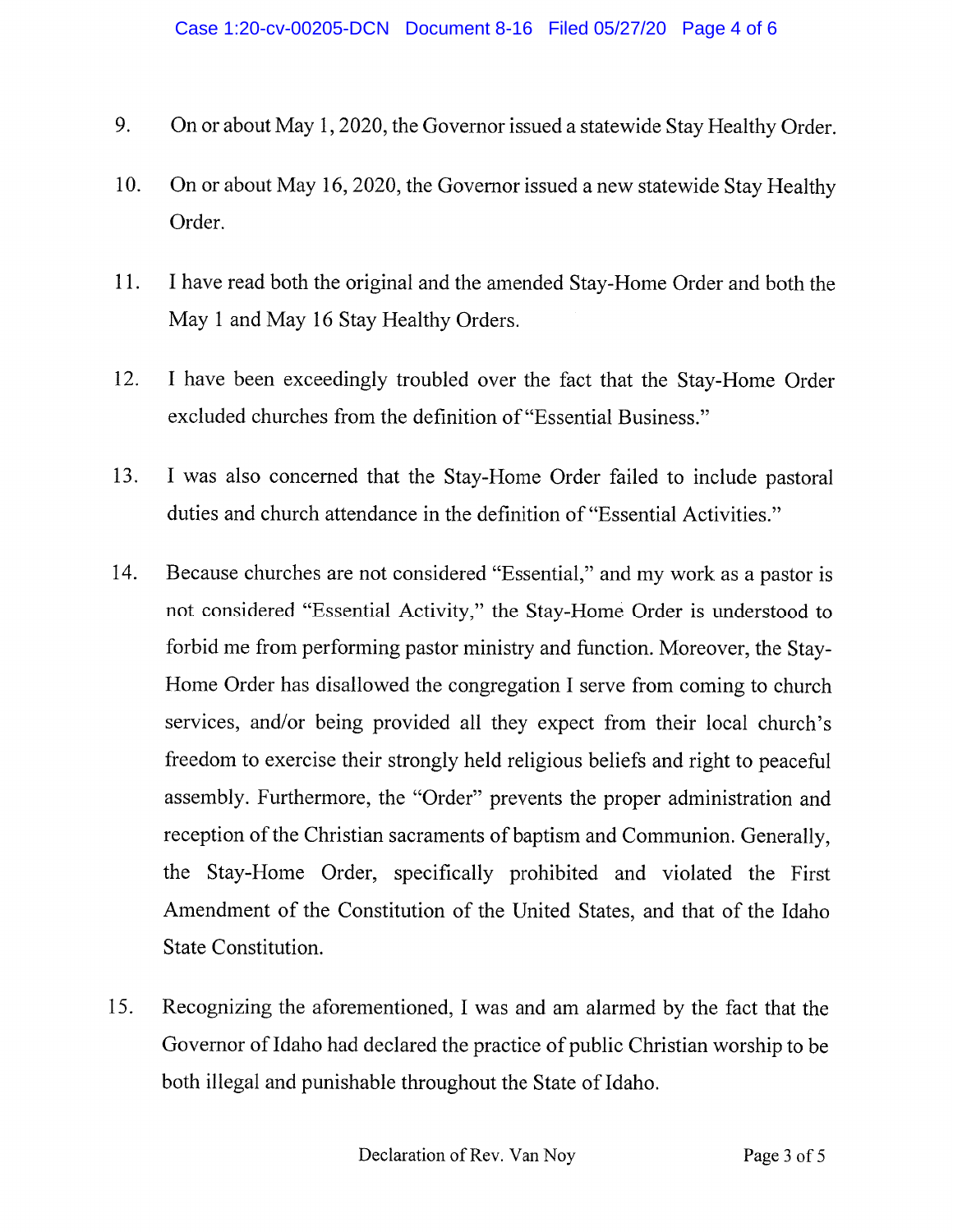- 16. As a Christian pastor and patriot, I am always willing to observe and obey the governing authorities as required by Holy Scripture found in Romans 13 and 1 Peter 2. However, as a student of law and order, I am likewise aware of the violation of the protected rights each American citizen must retain.
- It is also my personal belief, as well as the teaching of the Church, that church 17. attendance is an important and a necessary part of the practice of the Christian faith—as declared in the Holy Scriptures Hebrews 10:25.
- The choice we were forced to make was deciding between obedience to God 18. as related to Hebrews 10:25, where we are told to maintain gatherings as a local assembly, and that of Romans 13 and 1 Peter 2, where we are instructed to obey the civil authorities. This is a decision no Christian should be forced to make as a citizen of the United States of America and resident of the State of Idaho. As a pastor and Christian I am required to obey the Lord. If such a time should develop when I am forced to make a decision between obedience to the Lord or the civil authorities, I must always obey God rather than man.
- Inasmuch as the governor has begun lifting the Stay-Home Order, and 19. inasmuch as we are now approaching Phase 3 of said order, I am still greatly concerned that a future event of this nature may indeed occur again and this cannot be. The Church and Clergy must be considered "Essential"—even as recently stated by President Donald Trump—and must not be infringed upon by any law or ordinance that fails to comply with the United States Constitution and that of the Constitution of the Great State of Idaho.

 $\overline{1}$